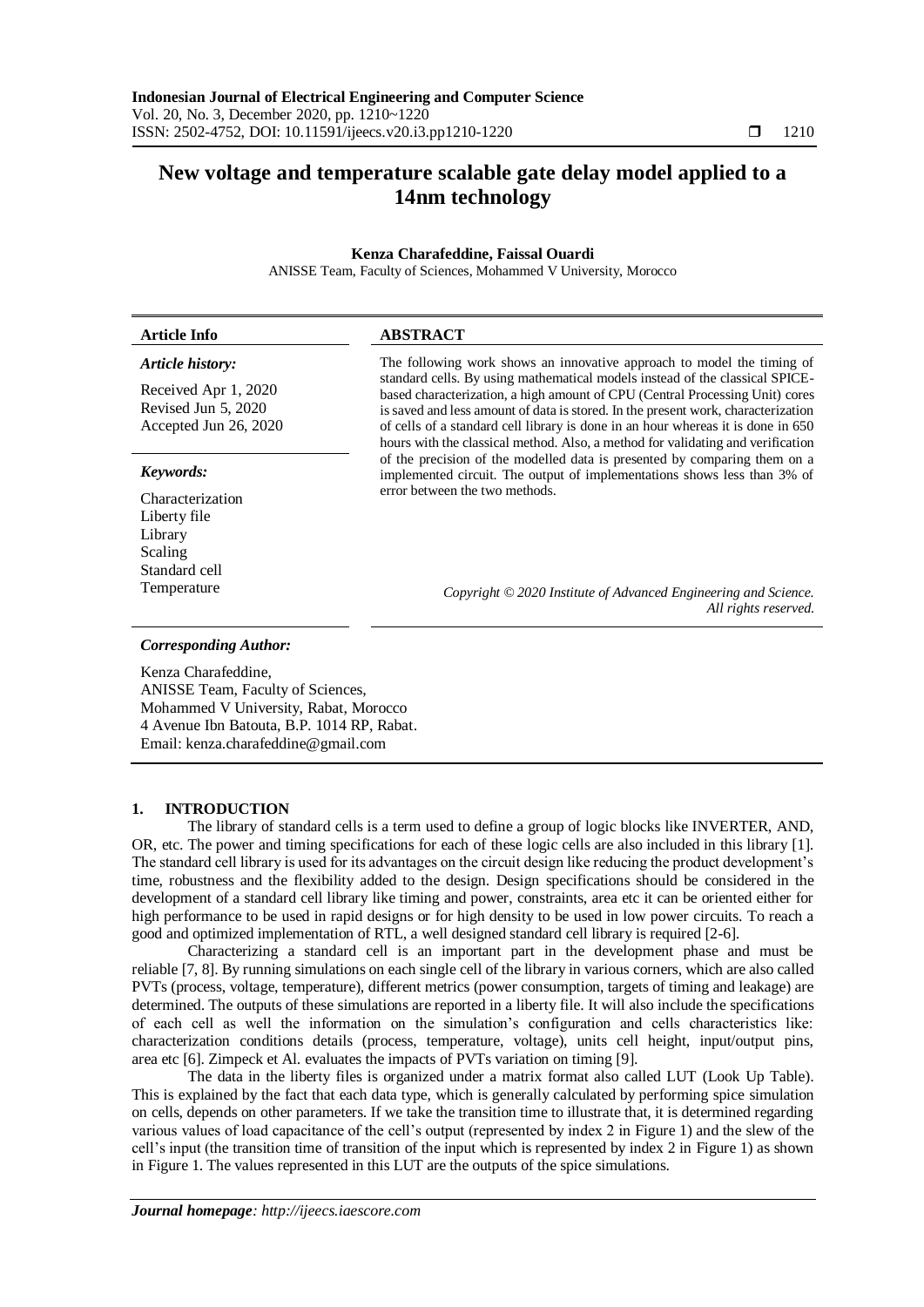```
operating_conditions (ssgip_cworstip_max_0p58v_85c) {
default operating conditions: ssgip cworstip max 0p58v 85c;
fall_transition (delay_template) {
index I(
              0.00225333 0.005222 0.011159 0.022663 0.046041 0.092797 0.186309 0.373333);
index_2(0.000152169 0.002986 0.008654 0.019636 0.041953 0.086587 0.175857 0.354395);
values(\
               0.0194722 0.044925 0.079879 0.157353 0.323258 0.657697 1.32594
                                                                                   2.6651
               0.0194704 0.04491 0.079872 0.15752 0.323166 0.657898 1.32647 2.66147
               0.0194533 0.044907 0.079873 0.157484 0.323183 0.657915 1.32657 2.66515
               0.0194866 0.044919 0.079829 0.157426 0.322787 0.657852 1.32577 2.66432
               0.0195255 0.044945 0.079837 0.15746 0.323258 0.657373 1.3277
                                                                                   2.6649
               0.0195839 0.04499 0.079816 0.157439 0.322906 0.657181
                                                                         1.3274
                                                                                   2.6634
               0.0197445 0.045085 0.079932 0.157529 0.32275 0.657479 1.32749
                                                                                   2.66410.0201764 0.045281 0.079982 0.157388 0.322829 0.657588 1.32684 2.66321
         \mathbf{r}\mathcal{E}
```
Figure 1. LUT table representing timing from a liberty file

The more PVTs are simulated the more resources and characterization time is needed especially with the continuous scaling of the technology. In the present case study, in order to characterize a library of standard cells containing 800 cells, 650 hours are required. This implies the use of a big amount of CPUs and storage area space that increases the costs in this part of the design flow.

A number of characterization methodologies were proposed by many researchers in the aim of increasing the precision of the models ignoring the large simulation time [10-13]. In his paper J. Jianhua et al state that the choice of input parametes (index1, index2) in the timing LUT impacts the accuracy [10]. While A. Imár et al presents timing model to improve modelisation of delay-temperature function [12]. In his work, S. Miryala et Al. present a novel model to determine the delay. However, the model is based on an inverter. This method allows to save more than half (51%) of SPICE simulations time when characterizing a logic cell without affecting the accuracy [13]. In this work the simulation's time is still consequent. In addition to that, it has been validated on one cell only, an INVERTER: results achieved on this cell may be less accurate for other cells of the standard cell library. More recently, L. Yu et al introduce a statistical method of timing characterization that reduces simulation time by 15x. The results are compared to a classical stastical method and achives more than 4% average error for all cells in the library. While this result is interesting, it seems quite high especially that tests on full circuit haven't been done [15]. Other works proposed other methodologies of standard cells characterization but they still require a high amount of running time [16-18].

In the present paper, a novel method to calculate gate timing is introduced in order to decrease significantly time and CPU resources. It relies on mathematical modelling. Rather than generating liberty files by simulating many corners, only a few of them are characterized and based on the models developed, any other corner can be generated in a short time: l hour instead of 650 hours for the classical caracterization. It represents the time of the execution of the JAVA script and the print of the results. These equations represent the physical variation of each parameter in the liberty file (internal power, timing etc). The models developed vary only with voltage and temperature. Different equations are determined for the different parameters in the liberty to obtain the best accuracy. The main target of this work is to reduce significantly the time need to generate a liberty file while lowering the costs at this stage of the standard cell design flow. Also, the accuracy achieved is less than 3% on a full circuit.

In litterature, models used impacts the precision of the characterized file. This methodology is CMOS technology independent as the physical variation of delay is not supposed to vary with technology.However, the results presented in this paper are results of simulations done on cells developped on a finFET 14nm node. The finFET transitor has been introduced as an alternative to the planar CMOS in order to fulfill Moore's law and has the advantage of minimizing the impact of short channel effects [19-21].

This work is structured as follows. In part 2, the flow used and its specifications are described in details. The last parts of this section are dedicated to the presentation and the explanation of the timing models developed including the models for the constraints of timing for sequential cells. In part 3, the methodologies used to do the comparison between a modelled liberty file and a characterized one are detailed and results are presented. Liberty files are also validated at circuit level by performing an STA (Static Timing Analysis) on an implementation of an ARM-Cortex A9.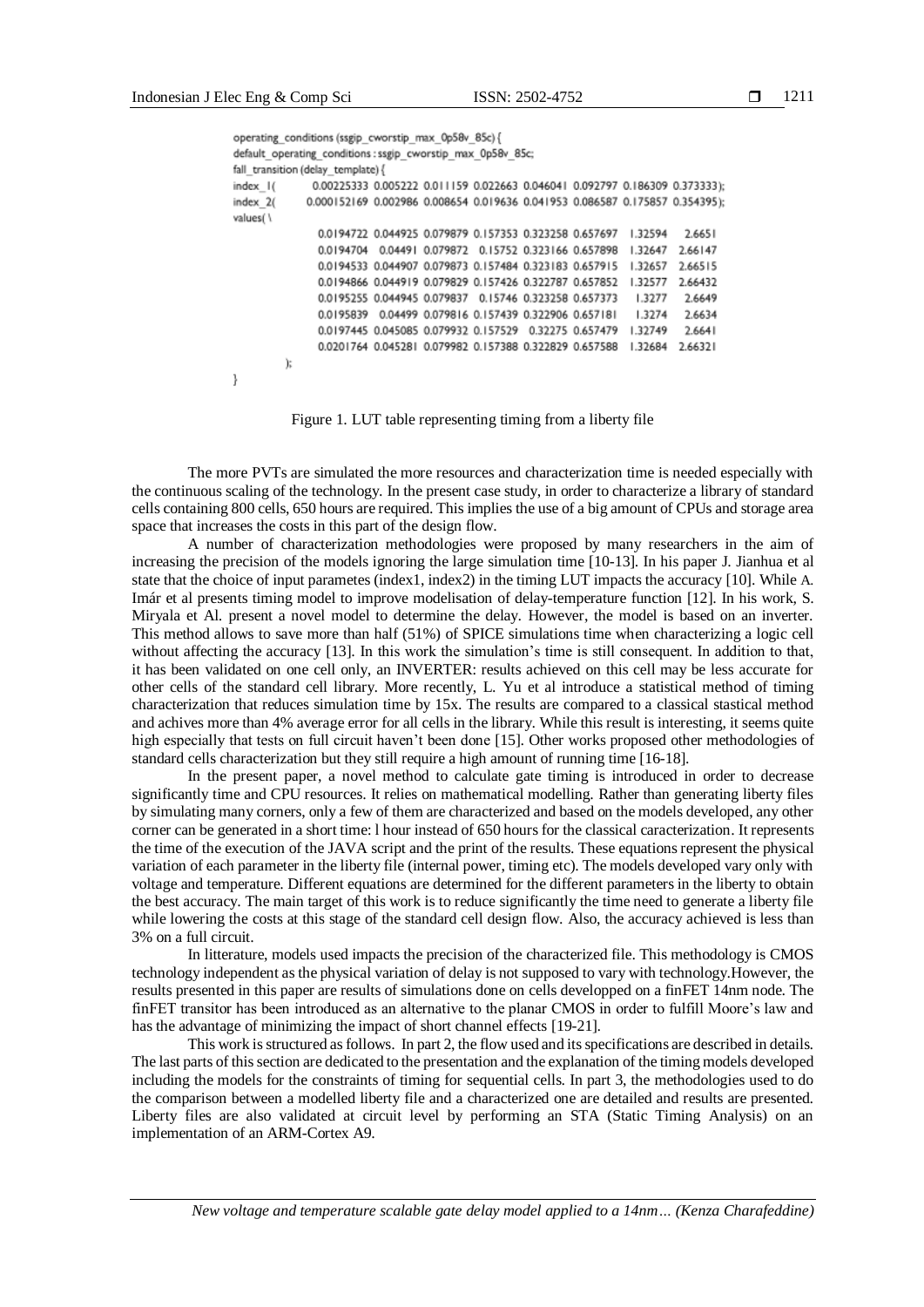## **2. RESEARCH METHOD**

# **2.1. Proposed Timing Modelling Method**

In this part, the fast characterization method developed in order to generate liberty files with a high precision is detailed. It uses initial files that have been characterized using Spice simulations, in various conditions. Each different PVT condition is also called a corner. In this work, the models are developed in a given process, a corner will designate any change of temperature or voltage.

 This method uses liberty files generated by characterization in order to generate new corners by interpolation using the curve fitting methodology. Curve fitting is a technique for analysing an experimental curve, consisting of constructing a curve from mathematical functions and adjusting the parameters of these functions to approximate the measured curve. However, finding the most suitable fitting parameters is the main issue of this method. Indeed, this can lead to very complicated mathematical equations.

Parameters' dependency with the voltage and the temperature in the .lib are represented with mathematical equations. In order to avoid using very complicated mathematical models, a minimum of 8 eight characterized corners are needed to achieve a good accuracy. These initial corners are called input corners. But in order to develop the models, additional corners have been generated even if only eight of them are used to determine the parameters of models and to generate the interpolated files. The library used in this work contains a total of 800 cells.

## **2.2. Specifications**

As previously explained, the initial PVTs used in the extraction of models parameters affects the accuracy. They have to be chosen carefully. For every single cell, eight liberty files corresponding to eight PVTs are generated by characterization. These 8 corners constitute an input to generate the results in the coming sections below: Two temperatures and four voltages. The structure of the input files should be identical and the different input corners must be chosen so that they cover the platform range of the technology node used. For each different technology, a preliminary study is done to determine the corners that give the least errors in the generated liberty files.

For the temperature, the minimal value and the maximal value defined in specifications of the technology node are taken in order to cover the whole platform range. For the voltages, the minimum value and the maximum value are also taken. The two remaining voltages are selected so that the delays differences of each successive voltages are the same. Figure 2 shows the curve of delay regarding the voltage of an Inverter cell where  $\Delta_{t1}$ ,  $\Delta_{t2}$  and  $\Delta_{t3}$  represents the delays differences. Referring to this figure,  $\Delta_{t1}$ ,  $\Delta_{t2}$  and  $\Delta_{t3}$  should be equal. Another important specification is that same conditions should be respected in the characterization of cells for all the input corners which means liberty files should have the same file structure, the same number of pins, tool versions used should be the same etc.



Figure 2. An Inverter delay dependency with voltage

## **2.3. Scaling Flow Developed**

The scaling flow developed is presented in Figure 3. The cells of the library are handled separately. Liberate from Cadence Design Systems is the characterizing tool that was used to generate the input corners. The first step consists on parsing characterized .lib files in order to retrieve parameters of timing model. Once these parameters are calculated according to the mathematical equations, the interpolation of any new corner's can be done. Due to the high amount of data contained in the liberty files, automation of these different phases was mandatory, a JAVA script has been developed in order to handle all these operations.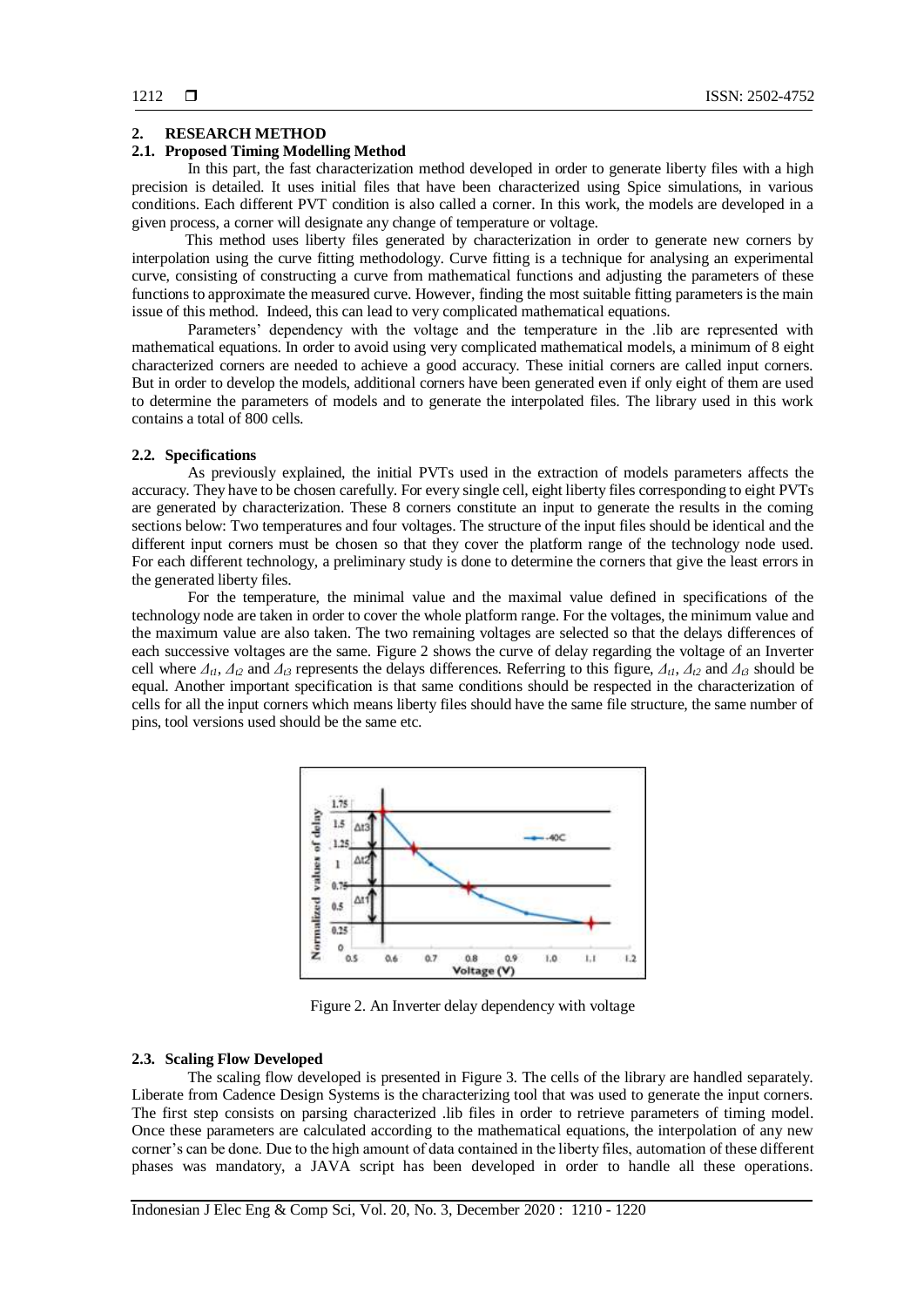The script checks also the consistency of the generated files and validates that the output liberty files and the input ones have the same structure. The targeted corners that the user wants to generate are given as an input of the script (Figure 3).



Figure 3. Flow of characterization

In the optic of increasing the precision of the scaled liberty files, fitting parameters are calculated for each set of values in the tables of liberty for each metric. To illustrate that, the timing LUT of 64 values is taken as an example in Figure 4: each fitting parameter will come in a matrix of 64 values although it is the same equation model. Once they are known, fitting parameters will be stored in order to generate new corners. The delay can be calculated by replacing the wanted PVT values (voltage and temperature) in the timing model. It has to be noted that while these parameters are dependent on the cell, the slew and the load, they are independent of the PVT.



Figure 4. Model of fitting Parameters extraction

Characterizing the timing of a cell is not only calculating its delay but also determining the cell rise and fall transition, the flip flops constraints, the tri-state enable and disable times. In the next part of this paper, the developed equations for delay and rise and fall transitions will be detailed. The same model is applied to these two types of timing as their respective curves follow the same tendency. So the choice here is to only give the example of the delay. In addition to that, the equations developed for flip flops' constraints are also detailed in the next section.

*New voltage and temperature scalable gate delay model applied to a 14nm… (Kenza Charafeddine)*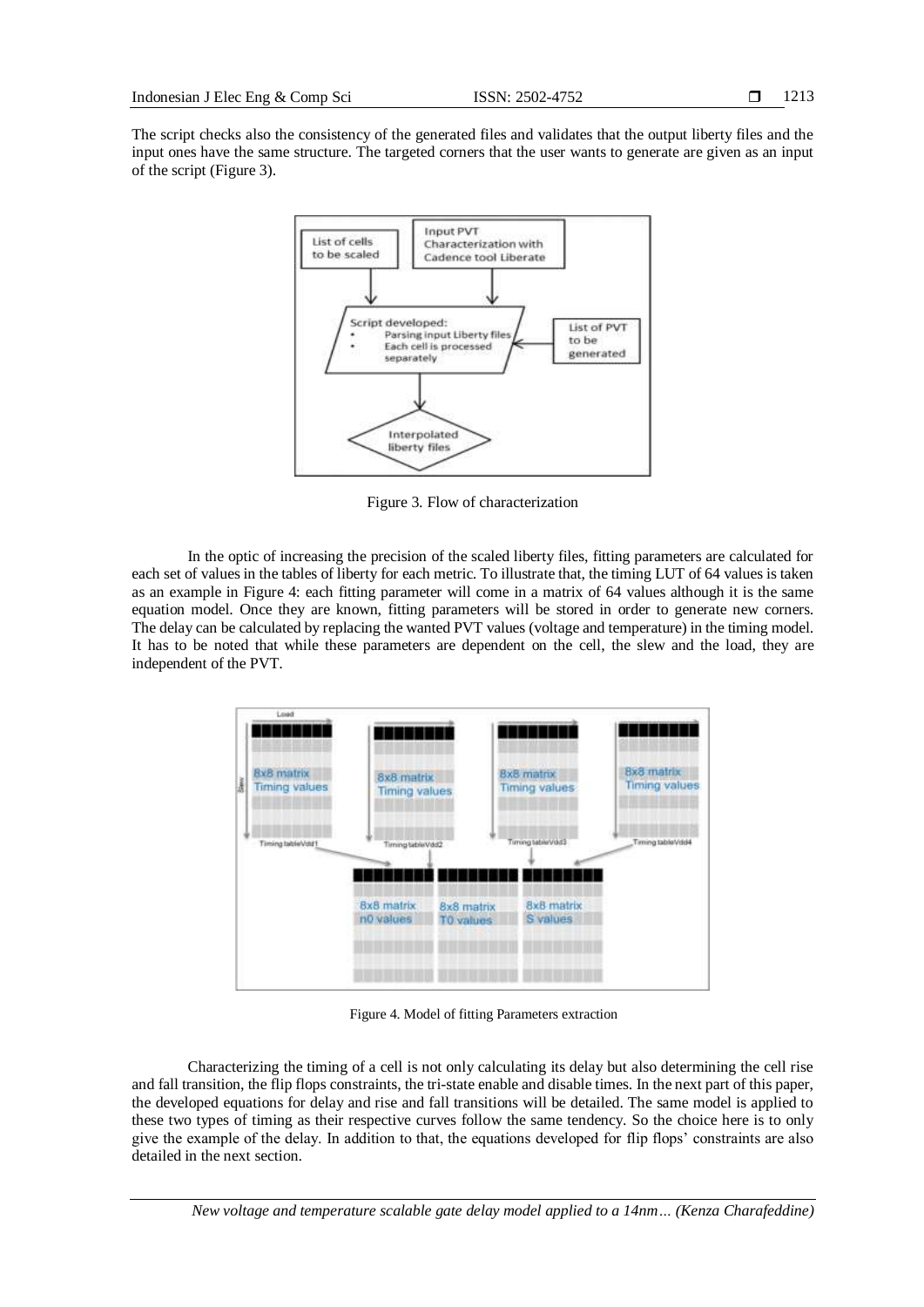#### **2.4. Developed Timing Model**

At first and in order to define the mathematical equations, a sample of each cell category (INVERTER, flip flops, NAND gates ...), is taken to validate the model. Equations are then integrated into the automated script to be deployed and tested on rest of cells of the library.

# **2.4.1. Model for Voltage Variation**

Delay is defined as the time needed for the voltage of the output signal, to rise or to fall, to the input threshold point defined after the input signal voltage has fallen or raised to the output threshold point set [22]. Figure 5 illustrates the delay calculation. For a same cell, many delays are determined corresponding to all the input-output paths.

While Figure 6 shows the relationship between the supply voltage and the logic delay, illustrated by the most critical path of a multiplier circuit in 65 nm technology [23]. Figure 7-a shows the delay's dependency with voltage for different temperatures. Data presented in this curve are obtained from characterization in 14nm technology. In both cases, the results of the simulations show that the delay decreases exponentially by increasing the voltage.



 $3.5$ SPICE simulation  $\overline{\bullet}$ **Fitted Curve** Path Delay [ns]<br>1.<br>1.<br>10<br>10  $0.5 - 7$  $\overline{1.3}$  $0.8$  $0.9$  $1.1$  $1.2$  $V_{DD}$ [V]

Figure 5. Delay calculation Figure 6. Relationship between the supply voltage and the logic delay in 65 nm technology [23]

The simulations results show that delay decreases with a nonlinear dependence while increasing the voltage. The physical delay dependency with voltage is represented by (1) [24]:

$$
t_{gate} = \frac{V_{DD}}{b(V_{DD} - V_t)^a} \tag{1}
$$

where *a* and *b* are adjustment parameters specific to the logic gate and  $V_t$  is the threshold voltage.

Initially, (1) was used to model the delay, but for the sake of precision, modifications were made to this model. On this basis, the variation of the delay with the voltage was modelled by the following (2):

$$
T_d = T_0 + \frac{s}{V^n} \tag{2}
$$

Where  $T_d$  represents the delay, V represents the voltage, and  $T_0$ , S and n are constants that refer to the fitting parameters that will be determined from timing data of input liberty files.

The equation of the voltage model has been developed for the same temperature, the choice can be the minimum temperature or the maximum one. In this work, it was done at  $T_{min}$  (the minimal temperature). In Figure 7-b, comparison of delay dependency with voltage from characterized data versus delay of the same gates of data calculated with the developed model at a temperature of -40°C, is shown. The two curves (the modelled curve and the simulated one) match quite well.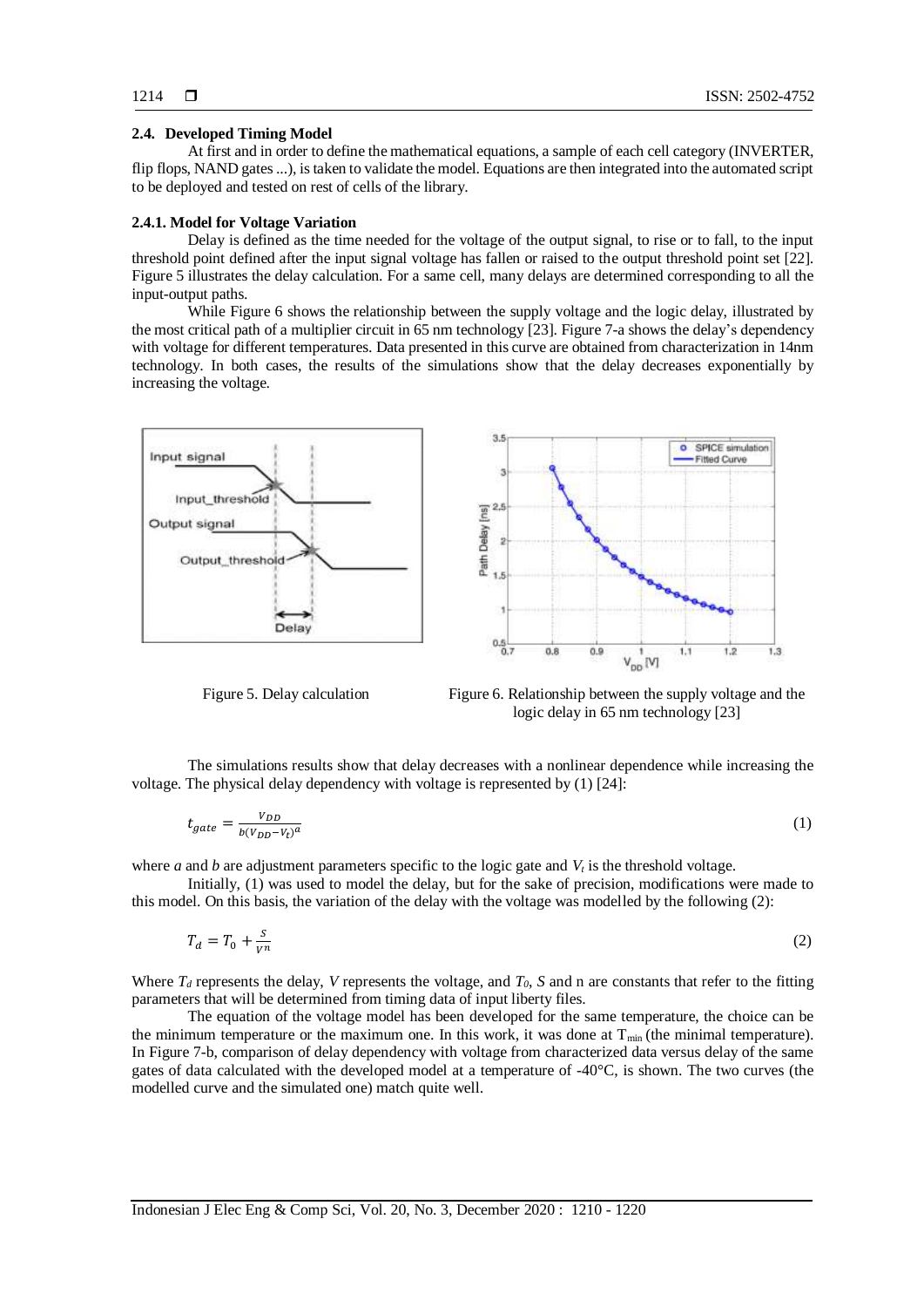

Figure 7. a) Variation of the delay regarding the voltage and for various temperatures; b) Example of the comparison of characterized delay liberty vs modelled data at 125°C – INVERTER cell

#### **2.4.2. Model of Temperature**

The delay dependency with the temperature is linear as shown in Figure 8a. These data used to draw these curves are obtained from supplementary corners that have been characterized. These PVTs are not included in the generation of the interpolated liberty files. This linear dependency is represented by a linear function added to the voltage model to reflect the variation with temperature (3):

$$
T_d = T_0 + \frac{s}{v^n} + a_T (T - T_{min})
$$
\n(3)

Where  $a_T$  is the slope,  $T_{min}$  is the minimal temperature allowed by the process.

The variation of *aT*, the slope of temperature equation with voltage is shown in Figure 8-b. This dependency is modelled by an exponential equation as follow (4):

$$
a_T = K - e^{\alpha * V + \beta} \tag{4}
$$

Where  $K$ ,  $\alpha$ ,  $\beta$  are the fitting parameters calculated by the automated script.



Figure 8. a) Example of the dependence of the delay with temperature for various values of voltage; b) Variation of the slope of delay model with temperature of modelled data vs characterized data

# **2.5. Flip Flop's Constraints Model Equation**

Flip flops have additional parameters that have to be characterized. More than the delay of the cell and transition times, timing constraints are key metrics that have to be calculated. It consists of the setup, the hold, the recovery and the removal times.

The setup time corresponds to the minimum time the data needs to stay unchanged before the clock's active edge. All transitions that occurs while the setup time, can capture a false value. The hold time refers to the minimum amount of time the data must remain unchanged after the clock's active edge. All transitions occurring while hold time will not give reliable latched data [22].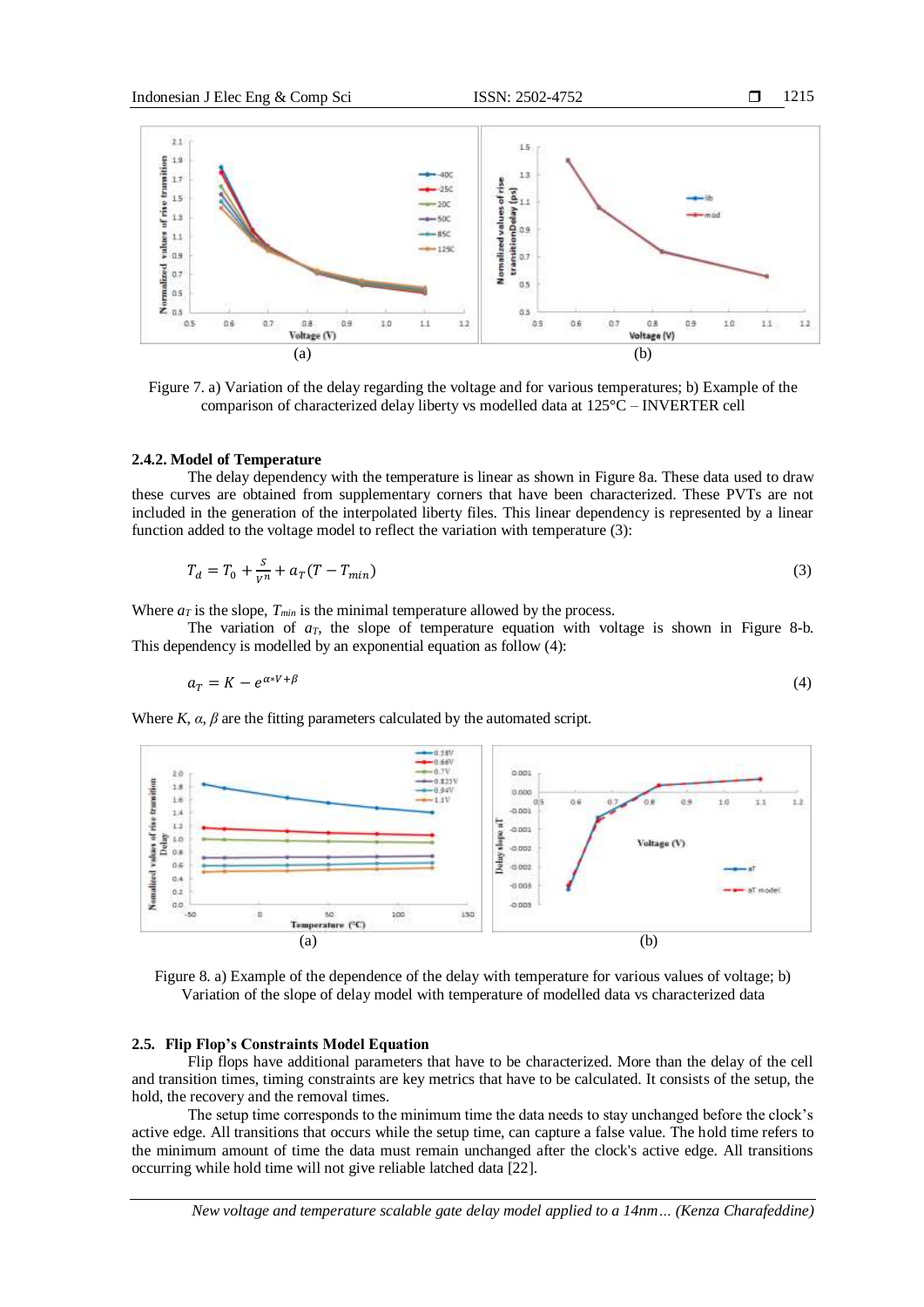The setup and hold time are reported in liberty files under the format of matrixes of 4x4 varying with the data slew transition (slew1) and the clock slew transition (slew2). Modelling the setup and hold timing have been particularly difficult and challenging because the variation of these liberty file's metrics doesn't follow the same evolution regarding the voltage as illustrated in Figure 9. In these Figures (Figure 9-a, Figure 9-b, Figure 9-c), three the examples of variation of setup values with voltage are shown for two different temperatures. Nevertheless, developing an appropriate model for these metrics is mandatory because setup and hold times are the longest data to be simulated using spice characterization.

For this purpose, two parameters have been added in the equation of the model: the slew 1 and slew 2. The setup time is modelled regarding the slew1 and the slew2, then regarding the voltage and temperature. Figure 10 illustrates the dependence of setup time regarding slew1 in Figure 10-a and regarding slew 2 in Figure 10-b based on characterized data. The setup time has the same progression with slew1 (increases with slew1) and with slew 2 (decreases with slew2). A polynomial model fits quite well these tendencies. The adopted equation for this model is as follow:

$$
T_{su} = a_{2s1} * S_1^2 + a_{1s1} * S_1 + a_{2s2} * S_2^2 + a_{1s2} * S_2 + b
$$
\n<sup>(5)</sup>

Where  $T_{su}$  is the setup time, *S1* represents slew1 while *S2* represents slew2 and  $a_{2s1}$ ,  $a_{1s1}$ ,  $a_{2s2}$ ,  $a_{1s2}$  and *b* represent parameters to be calculated by the script developed.

The following parameters' *a2s1*, *a1s1*, *a2s2*, *a1s2* and *b* dependencies regarding the voltage are modelled respectively with a polynomial and power equation as shown in the below equations (6-10):

$$
a_{2s1} = b_{22} * V^2 + b_{21} * V + b_{20}
$$
 (6)

$$
a_{1s1} = b_{12} * V^2 + b_{11} * V + b_{10}
$$
\n<sup>(7)</sup>

$$
a_{2s2} = b'_{22} * V^2 + b'_{21} * V + b'_{20}
$$
\n<sup>(8)</sup>

$$
a_{1s2} = b'_{12} * V^2 + b'_{11} * V + b'_{10}
$$
\n<sup>(9)</sup>

$$
b = b_0 + \frac{S}{V}n \tag{10}
$$



Figure 9. Variation of setup time with voltage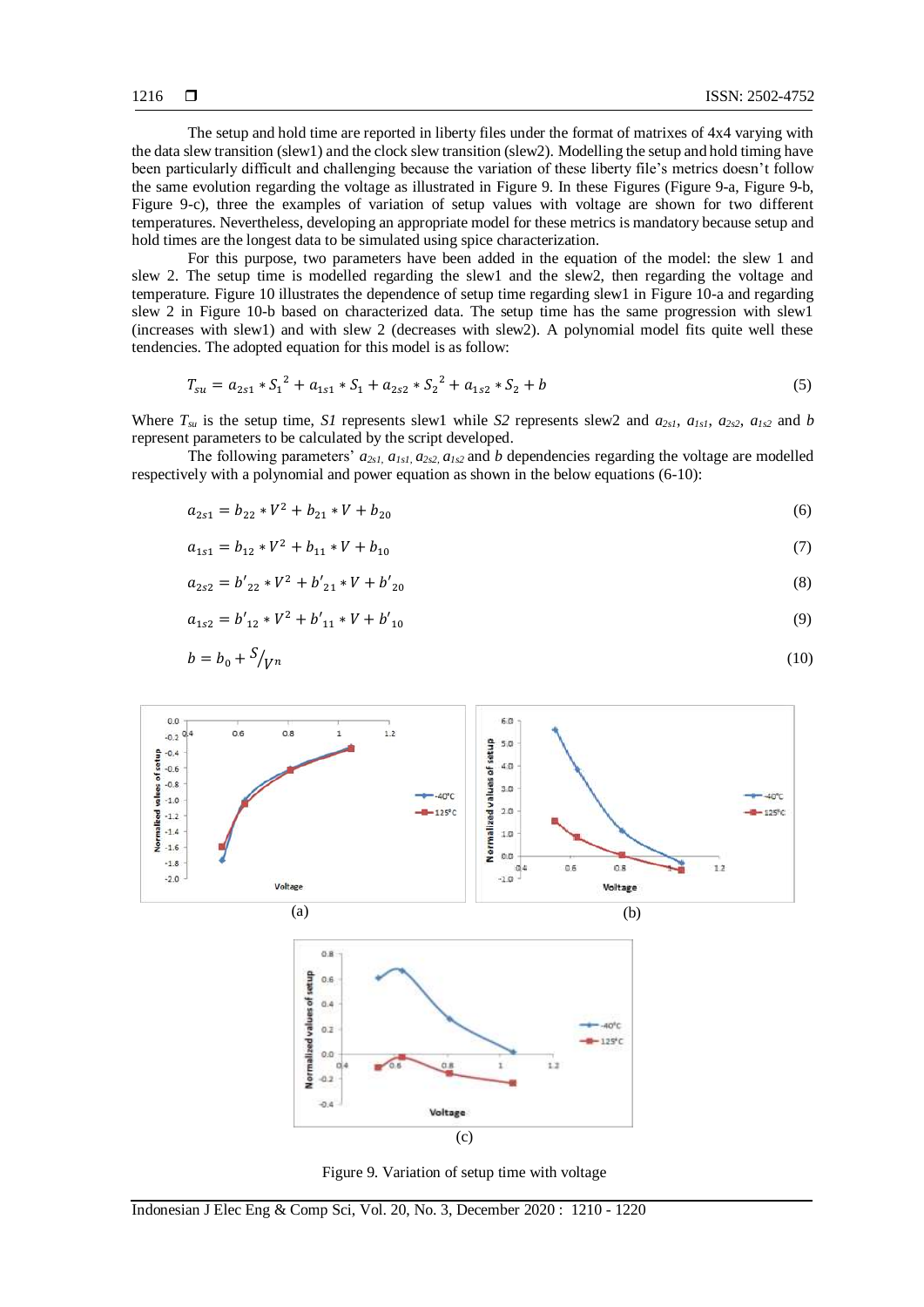

Figure 10: (a) Variation of setup time regardind slew1, (b) Variation of setup time regarding slew2

# **3. RESULTS AND DISCUSSION**

# **3.1. Cell's Level Validation**

Before validating the developed models on a circuit level, timing models are first validate at cell level. After the fitting parameters are calculated using the developed tool, the same input PVTs are regenerated with interpolation method. Each corresponding value of timing of characterized liberty file and interpolated one are compared for all the standard cells of the library according to a predefined errors threshold. Errors that are checked are the absolute and the relative errors. Absolute error is defined as the difference between the values that are examined (10). Relative error is defined as the ratio of the previous determined error (absolute error) and the characterized value (11).

$$
err_{absolute} = (V_{scal} - V_{char})
$$
\n(10)

$$
err_{relative} = err_{absolute}/V_{char} \tag{11}
$$

where Vscal represents the scaled value and Vcharac represents the characterized value.

The main purpose of introducing the absolute error is to ignore very high percentages in relative errors. These are mainely due to errors on the very small value in timings. The verification at cell level is automatized and hence is part of the characterization flow. The timing values of each cell have to meet the previous requirements in order to be scalable ("PASS"). The developed tool generates a report with the list of "PASS" and "FAIL" cells and only liberty files of cells that have a "PASS" status are interpolated.

Table 1 shows an example of the transition time error of the interpolated .lib compared to the .lib characterized for a DFFQN flip flop for a voltage of 0.58V and a temperature of -40 °C. The largest errors detected relate to the smallest values of the transition time corresponding to the first column of the Table 1. The tolerance of the absolute error (1ps in this case) has not been applied yet in the results reported in this table. After applying the absolute error, these errors will be 0%. For the rest of the table's values, the overall errors are less than 2%. This proves that the model developed for timing describe and predict data very well.

| Table 1. Error of fall transition DFFQN for corner -40 $\degree$ C, 0,58V |  |  |  |  |  |  |  |
|---------------------------------------------------------------------------|--|--|--|--|--|--|--|
|---------------------------------------------------------------------------|--|--|--|--|--|--|--|

|          |          |          |          |         |          |          | -----    |
|----------|----------|----------|----------|---------|----------|----------|----------|
| $-4.2%$  | $-1.9\%$ | $-1.0%$  | $-0.2\%$ | $-0.3%$ | $0.0\%$  | $-0.5\%$ | $-0.4%$  |
| $-4.2%$  | $-1.9\%$ | $-1.0%$  | $-0.2\%$ | $-0.3%$ | $0.0\%$  | $-0.4%$  | $-0.5%$  |
| $-4.1%$  | $-1.9\%$ | $-1.0%$  | $-0.3\%$ | $-0.4%$ | 0.0%     | $-0.4%$  | $-0.4%$  |
| $-4.2%$  | $-1.9\%$ | $-1.0%$  | $-0.2\%$ | $-0.3%$ | 0.0%     | $-0.5%$  | $-0.4%$  |
| $-4.2%$  | $-1.9\%$ | $-1.0%$  | $-0.2\%$ | $-0.3%$ | 0.1%     | $-0.4%$  | $-0.4\%$ |
| $-4.2%$  | $-2.0\%$ | $-1.0%$  | $-0.2\%$ | $-0.3%$ | $-0.1\%$ | $-0.4%$  | $-0.4%$  |
| $-4.1\%$ | $-1.9\%$ | $-0.5\%$ | $-0.2\%$ | $-0.4%$ | 0.0%     | $-0.4%$  | $-0.4%$  |

Another validation is made at the cell level for an inverting cell and a buffer only. This validation is a correlation between an Hspice simulation and a timing analysis using the Prime Time tool based on interpolation data. Prime Time is a static timing analysis tool from Synopsys. The circuits compared are critical circuits based on a given cell with different fanouts, a buffer in the first case and an Inverter in the second. The choice to do this validation test on only two cells is due to the fact that doing this comparison on all cells would take a considerable time.

*New voltage and temperature scalable gate delay model applied to a 14nm… (Kenza Charafeddine)*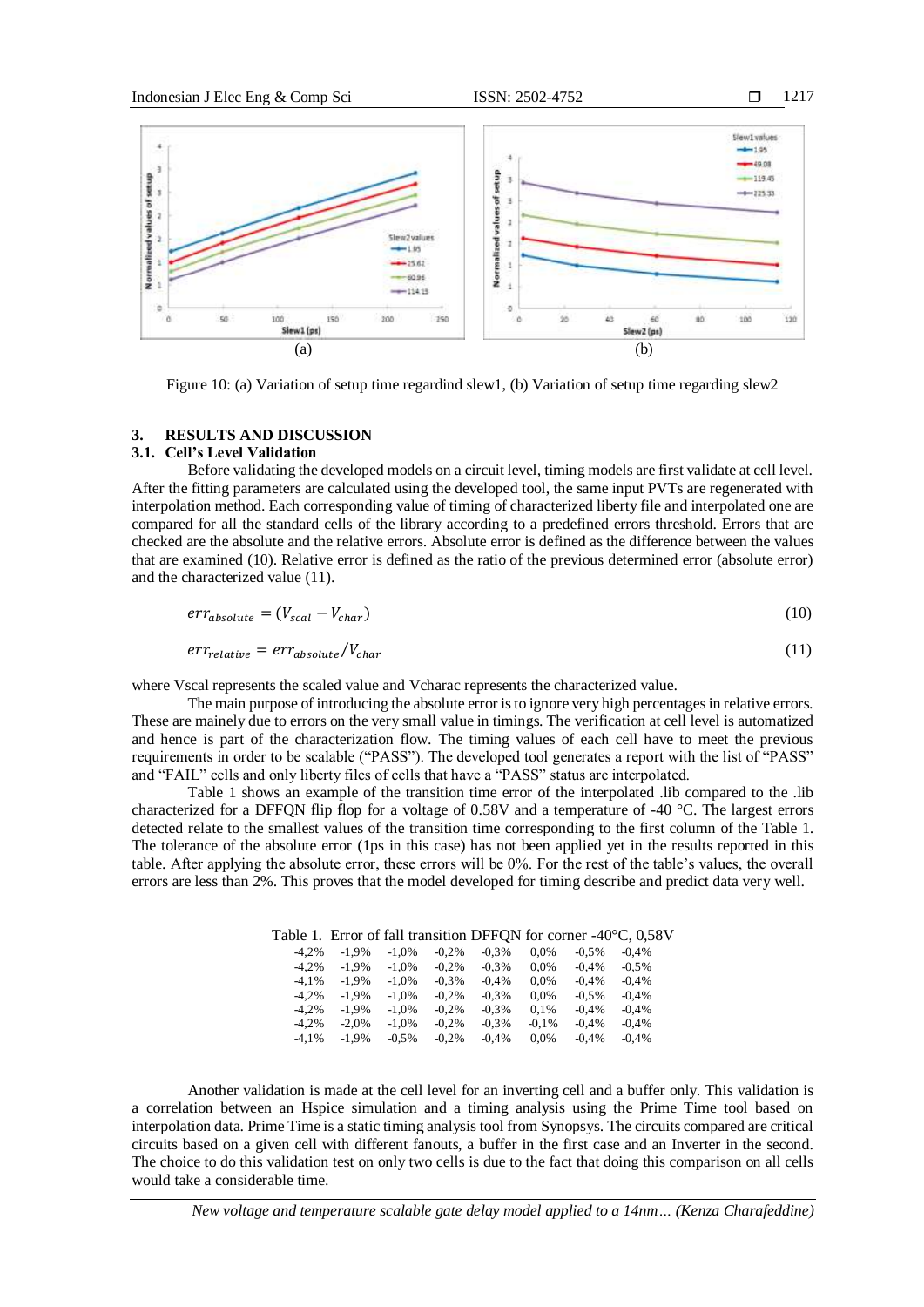Tables 2, 3, 4 and 5 show the correlation results for the two cells used for two intermediate corners which are:  $(0.7V; 85 \degree C)$  and  $(0.9V; -25 \degree C)$ . In both cases, the difference of errors (Diff errors in the table) of the interpolated data in comparison with the characterized data are less than 2% for the worst cases. This proves that the model developed for timing is precise enough to be used at circuit level.

| co vuluv cc           |      |                       |       |             |      |               |       |
|-----------------------|------|-----------------------|-------|-------------|------|---------------|-------|
|                       |      | Modelled Liberty file |       |             |      |               |       |
| Circuit               | PT   | <b>HSPI</b>           | Error | Diff errors | PТ   | <b>HSPICE</b> | Error |
|                       |      | СE                    |       |             |      |               |       |
| <b>BUF X8N 10 2 0</b> | 0.99 | 1.00                  | 1.26% | $-0.22%$    | 0.99 | 1.00          | 1,49% |
| <b>BUF X8N 10 2 1</b> | 0.98 | 1.00                  | 1.78% | $-0.21%$    | 0.98 | 1.00          | 1.99% |
| <b>BUF X8N 10 2 5</b> | 0.98 | 1,00                  | 1.86% | $-0.21%$    | 0.98 | 1,00          | 2.07% |
| BUF X8N 10 2 10       | 0.98 | 1,00                  | 1.65% | $-0.21%$    | 0.98 | 1,00          | 1,86% |
| BUF X8N 10 5 0        | 0.95 | 1.00                  | 5.44% | $-0.21%$    | 0.94 | 1.00          | 5,65% |
| BUF_X8N_10_5_1        | 0.96 | 1,00                  | 4.39% | $-0.21%$    | 0.95 | 1.00          | 4,60% |
| BUF X8N 10 5 5        | 0.94 | 1.00                  | 5.87% | $-0.21%$    | 0.94 | 1.00          | 6,08% |
| BUF X8N 10 5 10       | 0.95 | 1,00                  | 4.92% | $-0.21%$    | 0.95 | 1,00          | 5,13% |
| BUF X8N 10 10 0       | 0.99 | 1.00                  | 1.43% | $-0.09\%$   | 0.98 | 1.00          | 1,52% |
| BUF X8N 10 10 1       | 0.98 | 1,00                  | 1.63% | $-0.09\%$   | 0.98 | 1,00          | 1,72% |
| BUF X8N 10 10 5       | 0.98 | 1.00                  | 2.05% | $-0.10%$    | 0.98 | 1.00          | 2.15% |
| BUF X8N 10 10 10      | 0.98 | 1.00                  | 2.06% | $-0.09\%$   | 0.98 | 1,00          | 2,15% |

Table 2. Correlation between Hspice and PT simulation for a circuit based on a Buffer for a corner  $SCQ<sub>n</sub>70V<sub>0</sub> 8c<sub>0</sub>C$ 

Table 3. Correlation between Hspice and PT simulation for a circuit based on a Buffer for a corner SS 0p90V\_-25°C

|                       | Characterized Liberty file |               |          |             |      | Modelled Liberty file |       |
|-----------------------|----------------------------|---------------|----------|-------------|------|-----------------------|-------|
| Circuit               | PT                         | <b>HSPICE</b> | error    | Diff errors | PT   | <b>HSPICE</b>         | error |
| BUF_X8N_10_2_0        | 0.99                       | 1.00          | 0.55%    | $-1.36%$    | 0.98 | 1,00                  | 1.91% |
| <b>BUF X8N 10 2 1</b> | 0.99                       | 1,00          | 1.13%    | $-1,32%$    | 0.98 | 1,00                  | 2.46% |
| <b>BUF X8N 10 2 5</b> | 0.99                       | 1.00          | 1.16%    | $-1.30%$    | 0.98 | 1,00                  | 2,46% |
| BUF X8N 10 2 10       | 0.99                       | 1,00          | 0.98%    | $-1.34%$    | 0.98 | 1,00                  | 2,32% |
| BUF X8N 10 5 0        | 0.95                       | 1.00          | 4.88%    | $-1.39%$    | 0.94 | 1,00                  | 6.27% |
| BUF X8N 10 5 1        | 0.97                       | 1.00          | 3.39%    | $-1.41%$    | 0.95 | 1.00                  | 4.81% |
| BUF X8N 10 5 5        | 0.95                       | 1,00          | 5,49%    | $-1,38%$    | 0.93 | 1,00                  | 6,87% |
| BUF X8N 10 5 10       | 0.96                       | 1.00          | 4.17%    | $-1.40%$    | 0.94 | 1.00                  | 5,57% |
| BUF X8N 10 10 0       | 1,01                       | 1,00          | $-0.84%$ | 0.27%       | 0.99 | 1,00                  | 0,56% |
| BUF X8N 10 10 1       | 1,00                       | 1.00          | $-0.49%$ | $-0.42%$    | 0.99 | 1,00                  | 0.91% |
| BUF X8N 10 10 5       | 1,00                       | 1.00          | $-0.35%$ | $-0.68%$    | 0.99 | 1.00                  | 1,02% |
| BUF X8N 10 10 10      | 1,00                       | 1,00          | $-0.43%$ | $-0.53%$    | 0.99 | 1,00                  | 0.96% |

Table 4. Correlation between Hspice and PT simulation for a circuit based on an INVERTER for a corner

| $SS_0p70V_85°C$                                     |        |               |          |             |        |               |          |
|-----------------------------------------------------|--------|---------------|----------|-------------|--------|---------------|----------|
| Characterized Liberty file<br>Modelled Liberty file |        |               |          |             |        |               |          |
| Circuit                                             | PТ     | <b>HSPICE</b> | error    | Diff errors | PТ     | <b>HSPICE</b> | Error    |
| INV X8N 10 2 0                                      | 0.9707 | 1.00          | 2.93%    | 0.03%       | 0.9710 | 1.00          | 2.90%    |
| INV X8N 10 2 1                                      | 0.9982 | 1.00          | 0.18%    | 0.03%       | 0.9985 | 1.00          | 0.15%    |
| INV X8N 10 2 5                                      | 1,0111 | 1,00          | $-1,11%$ | $-0.01%$    | 1,0112 | 1,00          | $-1,12%$ |
| INV X8N 10 2 10                                     | 1.0152 | 1.00          | $-1.52%$ | $-0.05%$    | 1.0156 | 1.00          | $-1.56%$ |
| INV X8N 10 5 0                                      | 0.9299 | 1.00          | 7.01%    | 0.19%       | 0.9318 | 1.00          | 6.82%    |
| INV X8N 10 5 1                                      | 0.9781 | 1,00          | 2.19%    | 0.32%       | 0.9813 | 1,00          | 1,87%    |
| INV X8N 10 5 5                                      | 1,0146 | 1.00          | $-1.46%$ | $-0.26%$    | 1.0172 | 1.00          | $-1,72%$ |
| INV X8N 10 5 10                                     | 1.0419 | 1.00          | $-4.19%$ | $-0.28%$    | 1.0447 | 1.00          | $-4.47%$ |
| INV X8N 10 10 0                                     | 0,9010 | 1,00          | 9.90%    | $-0.07\%$   | 0.9003 | 1,00          | 9,97%    |
| INV X8N 10 10 1                                     | 0.9337 | 1.00          | 6.63%    | 0.06%       | 0.9342 | 1.00          | 6.58%    |
| INV X8N 10 10 5                                     | 0,9816 | 1,00          | 1,84%    | $-0,24%$    | 0,9792 | 1,00          | 2,08%    |
| INV X8N 10 10 10                                    | 1.0247 | 1.00          | $-2.47%$ | 0.10%       | 1.0238 | 1.00          | $-2.38%$ |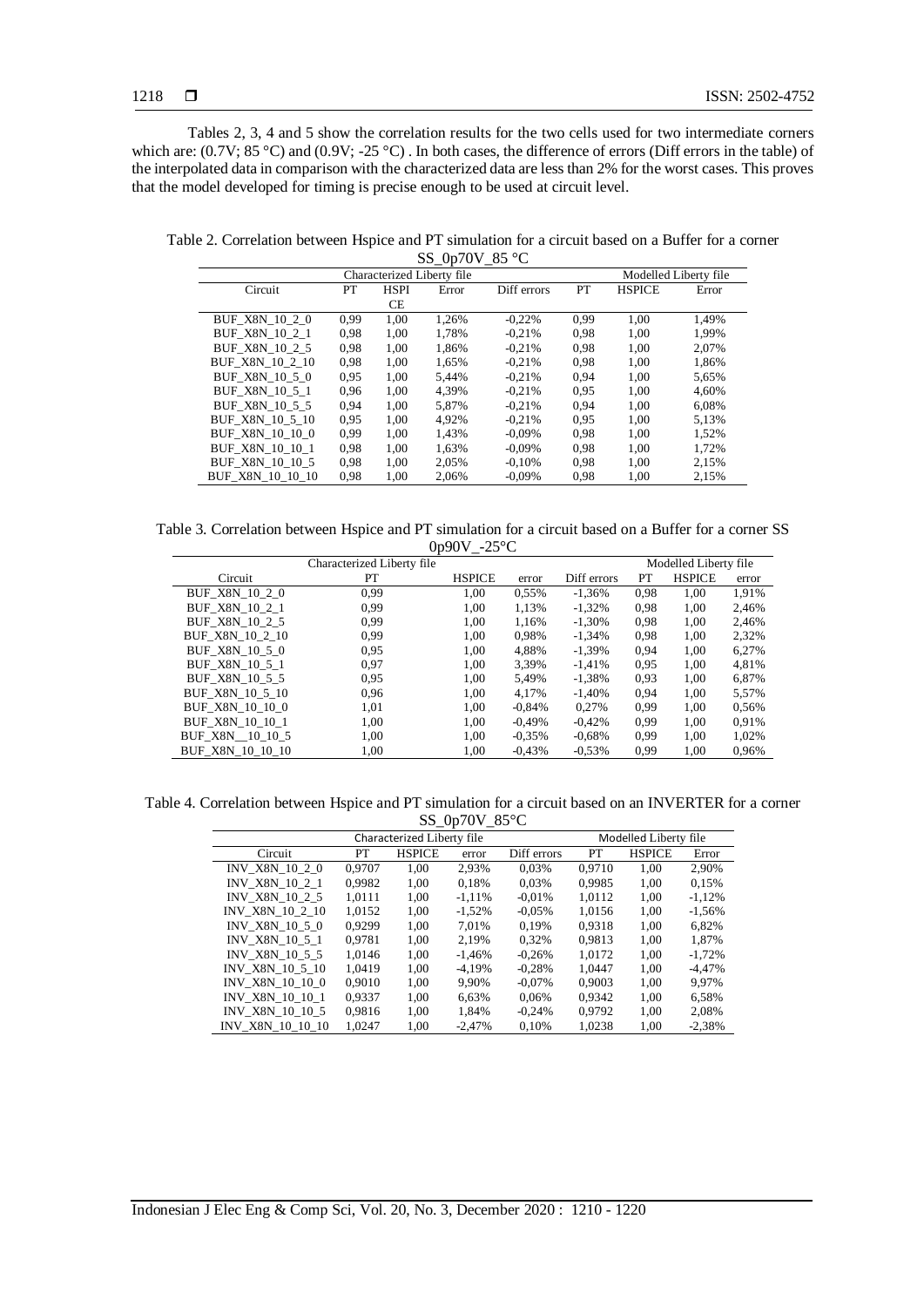|                  |       | Characterized Liberty file |          |             |       | Modelled Liberty file |           |
|------------------|-------|----------------------------|----------|-------------|-------|-----------------------|-----------|
| Circuit          | PT    | <b>HSPICE</b>              | error    | Diff errors | PT    | <b>HSPICE</b>         | error     |
| INV X8N 10 2 0   | 0.994 | 1.00                       | 0.57%    | $-0.72%$    | 0.987 | 1.00                  | 1,29%     |
| INV X8N 10 2 1   | 1.023 | 1.00                       | $-2.32%$ | 0.60%       | 1.017 | 1.00                  | $-1.72%$  |
| INV X8N 10 2 5   | 1,035 | 1,00                       | $-3,51%$ | 0.54%       | 1,030 | 1,00                  | $-2.96%$  |
| INV X8N 10 2 10  | 1,036 | 1,00                       | $-3.63%$ | 0.68%       | 1.030 | 1.00                  | $-2.95%$  |
| INV X8N 10 5 0   | 0.964 | 1,00                       | 3.59%    | $-1.04%$    | 0.954 | 1.00                  | 4,64%     |
| INV X8N 10 5 1   | 1.019 | 1.00                       | $-1.85%$ | 1.24%       | 1.006 | 1.00                  | $-0.61%$  |
| INV X8N 10 5 5   | 1.054 | 1,00                       | $-5,43%$ | 1,18%       | 1,043 | 1,00                  | $-4,26%$  |
| INV X8N 10 5 10  | 1.078 | 1.00                       | $-7.82%$ | 1.22%       | 1.066 | 1.00                  | $-6,60%$  |
| INV X8N 10 10 0  | 0,926 | 1,00                       | 7,39%    | $-1,37%$    | 0.912 | 1,00                  | 8,76%     |
| INV X8N 10 10 1  | 0.967 | 1,00                       | 3.32%    | $-1.29%$    | 0.954 | 1.00                  | 4.61%     |
| INV X8N 10 10 5  | 1.020 | 1,00                       | $-2.02%$ | 1.56%       | 1.005 | 1.00                  | $-0.46%$  |
| INV X8N 10 10 10 | 1,066 | 1.00                       | $-6,56%$ | 1.59%       | 1,050 | 1.00                  | $-4.97\%$ |

Table 5. Correlation between Hspice and PT simulation for a circuit based on an INVERTER for a corner SS 0p90V\_m25 °C

### **3.2. Validating Scaled Liberty Files at Circuit Level**

The second step of the validation of the scaled liberty files is at circuit level. The choice here has been made on an ARM-Cortex A9, which is a single core processor that targets low power designs [25]. This check has been done on intermediate corners, which mean corners that have not been used in the determination of fitting parameters. A total of three PVTs have been compared. The choice here is to perform the implementation with the characterized liberty files as this step is liberty file dependent. This single implementation will be reused to make two different STA: one with the characterized liberty file and the other one with the interpolated liberty file. In this case, the comparison is made at the same conditions for the same final circuit. STA is a method of simulation in order to calculate the timing of a digital circuit using liberty. This avoids to simulate the full circuit. It also determine the maximum frequency that can be acieved while checking all timing violation on critical paths Table 6 shows the comparison between the results of sta using the two liberty files. The worst case's error does not exceed 3% for the achieved frequency. This results prove the accuracy of the developed model.

However, under real conditions of use of the modeled .lib, the implementation will not be imposed. In the following comparison, the two different liberty files were given to the STA tool. This resulted in two different implementations for each corner compared. Table 7 shows the results of these STA comparisons of liberty from characterization and interpolation for different intermediate corners. The results show up to 7.5% error. But looking more closely at the results in Table 7, it turns out that in some corners the frequency achieved with modelled liberty files is better than those obtained with characterized liberty files. In the best case the frequency has been improved by 7.5%.

Table 6. Results of STA of Scaled .lib files Vs Characterized .lib files with the same implementation

| Liberty file corner                 | Achieved Frequency (GHz) | Error $(\%)$ |
|-------------------------------------|--------------------------|--------------|
| Characterized .lib $(0p59V; 40°C)$  | 0.5056                   | $-2.66$      |
| Scaled .lib (0p59V; $40^{\circ}$ C) | 0.4921                   |              |
| Characterized .lib (0p70V; 85°C)    | 0.5385                   | 0.65         |
| Scaled .lib (0p70V; $85^{\circ}$ C) | 0.5420                   |              |
| Characterized .lib (0p90V; 85°C)    | 0.7616                   | 1.47         |
| Scaled .lib (0p90V; $85^{\circ}$ C) | 0.7728                   |              |

| Liberty file corner                        | Achieved Frequency (GHz) | Error $(\%)$ |
|--------------------------------------------|--------------------------|--------------|
| Characterized .lib $(0p59V; 40°C)$         | 0.5056                   | $-0.5$       |
| Scaled .lib (0p59V; $40^{\circ}$ C)        | 0.5033                   |              |
| Characterized .lib (0p59V; $85^{\circ}$ C) | 0.5086                   | $-0.8$       |
| Scaled .lib (0p59V; 85°C)                  | 0.5045                   |              |
| Characterized .lib (0p70V; $85^{\circ}$ C) | 0.5385                   | $-1.1$       |
| Scaled .lib (0p70V; 85°C)                  | 0.5328                   |              |
| Characterized .lib (0p70V; m25 $°C$ )      | 0.5299                   | $-1.2$       |
| Scaled .lib ( $0p70V$ ; m25 $°C$ )         | 0.5238                   |              |
| Characterized .lib (0p90V; 85°C)           | 0.7616                   | 3.1          |
| Scaled .lib (0p90V; $85^{\circ}$ C)        | 0.7849                   |              |
| Characterized .lib (0p90V; m25 $°C$ )      | 0.7886                   | 7.5          |
| Scaled .lib (0p90V; m25 $°C$ )             | 0.8475                   |              |